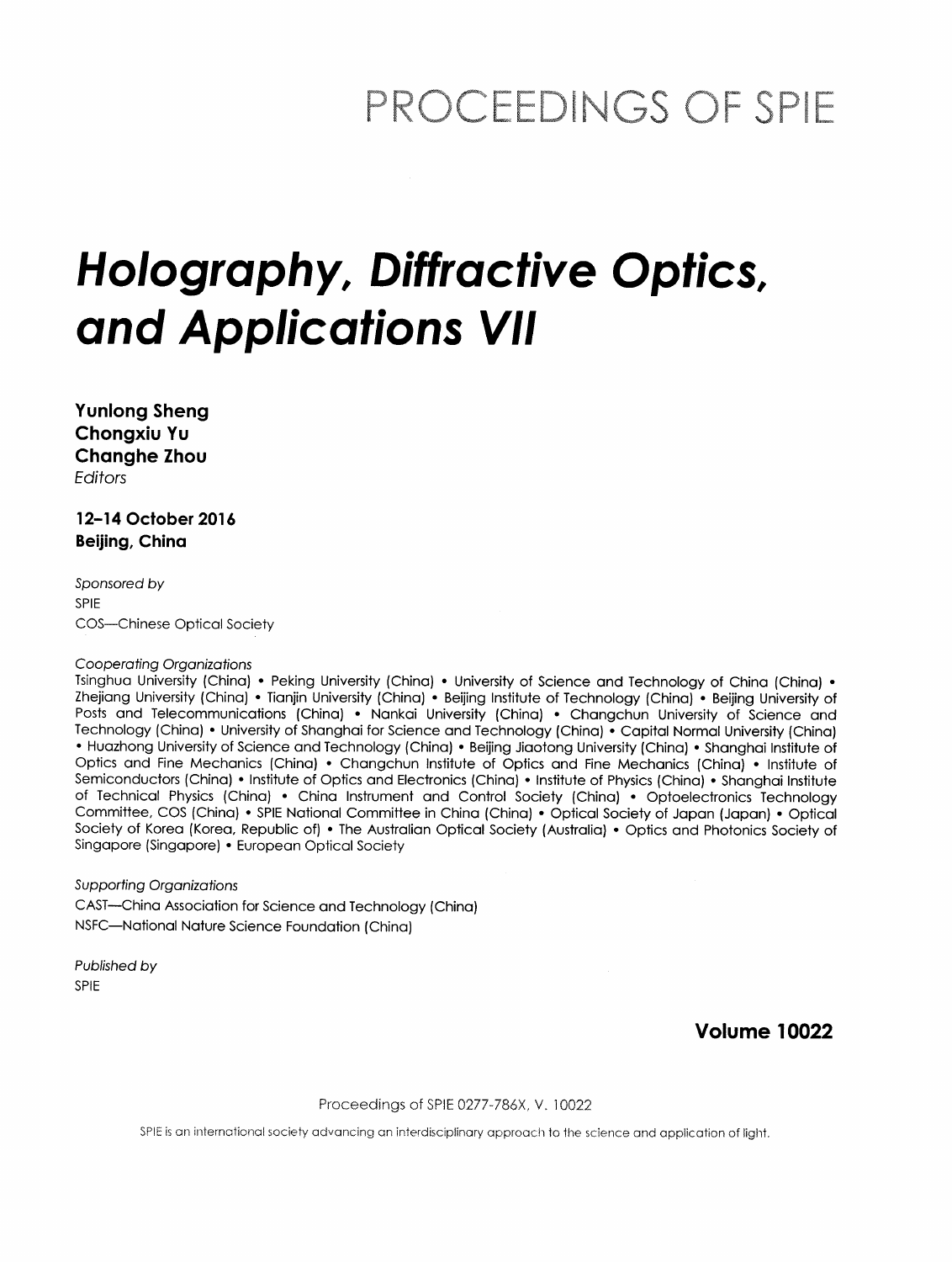### **Contents**

xiii Symposium Committees

XV Conference Committee

ix Authors

| xvii             | Introduction                                                                                                                    |
|------------------|---------------------------------------------------------------------------------------------------------------------------------|
| <b>SESSION 1</b> | <b>DIGITAL HOLOGRAPHY I</b>                                                                                                     |
| 1002202          | Common-path digital holographic microscopy and its applications (Invited Paper)<br>$[10022 - 1]$                                |
| 1002203          | Super-resolution imaging in optical scanning holography using structured illumination<br>$($ lnvited Paper $)$ $[10022-2]$      |
| 1002204          | Imaging characteristics of self-interference digital holography with structured illumination<br>$[10022-3]$                     |
| 1002205          | Digital in-line holographic microscope based on the grating illumination with improved<br>resolution by interpolation [10022-4] |
| 1002206          | Processing of digital holograms: segmentation and inpainting [10022-10]                                                         |
| <b>SESSION 2</b> | <b>DIGITAL HOLOGRAPHY II</b>                                                                                                    |
| 1002207          | Noise reduction for compressive digital one-shot in-line holographic tomography<br>(Invited Paper) [10022-6]                    |
| 1002208          | Three-dimensional edge extraction in optical scanning holography [10022-7]                                                      |
| 1002209          | Resampling masks for phase-shifting digital holography [10022-8]                                                                |
| 10022 0A         | Pixel super-resolution in digital in-line holography [10022-9]                                                                  |
| 10022 0B         | Interference comb-spectroscopy with increasing sensitivity [10022-5]                                                            |
| 10022 0C         | Measuring a thermal expansion of thermoelectric materials by using in-line digital<br>holography [10022-11]                     |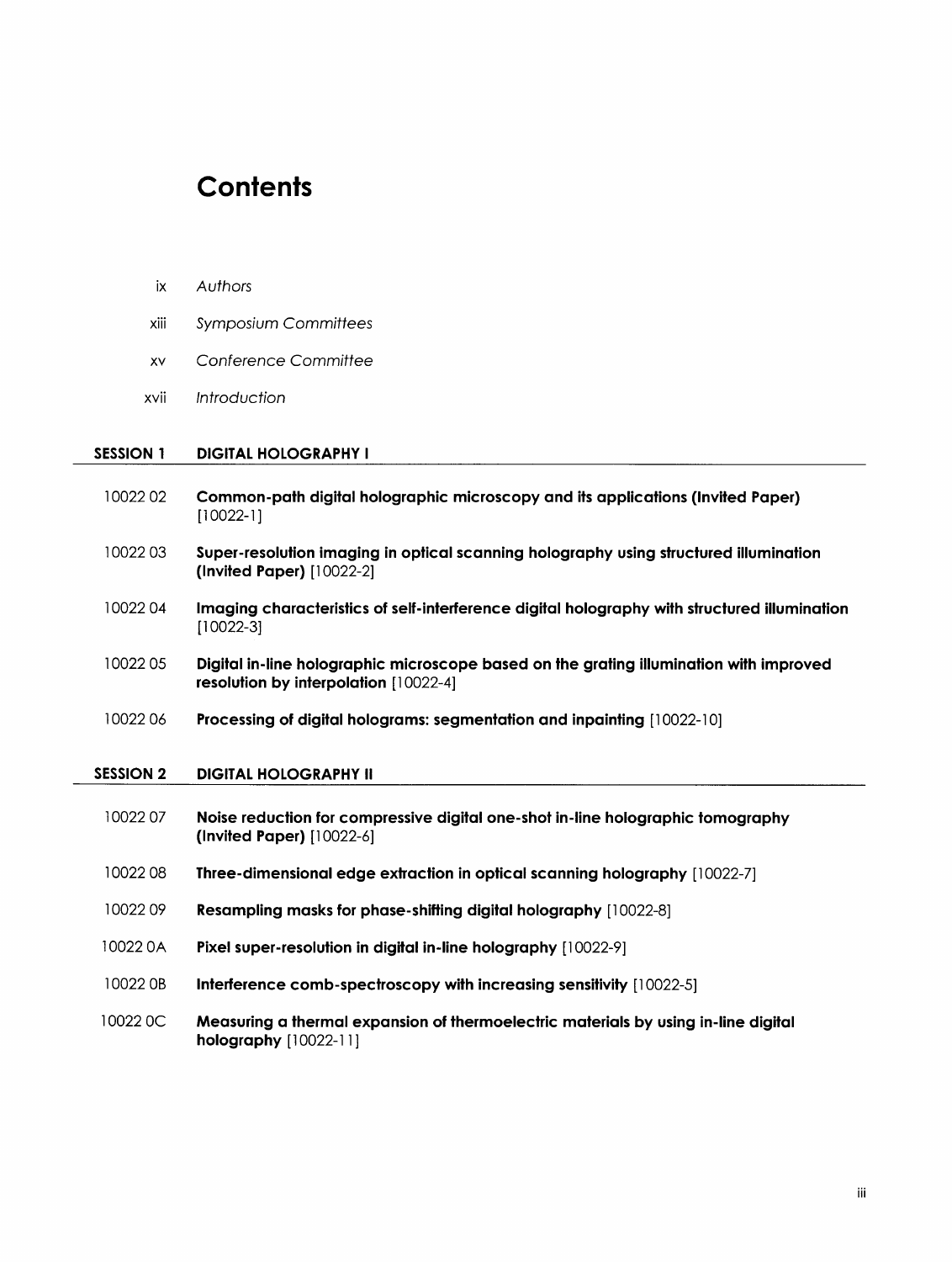#### SESSION 3 3D HOLOGRAPHIC IMAGING AND DISPLAYS <sup>I</sup>

- 10022 0D A head-mounted compressive three-dimensional display system with polarizationdependent focus switching (Invited Paper) [10022-12]
- 10022 0E Volumetric display with holographic multi-photon excitations (Invited Paper) [10022-13]
- <sup>10022</sup> OF Focus-tunable multi-view holographic 3D display using a 4k LCD panel (Invited Paper) [10022-14]
- 10022 OH Optimization of lens shape for autostereoscopic display [10022-16]
- 10022 <sup>01</sup> High-aperture diffractive lens for holographic printer [10022-17]

#### SESSION 4 3D HOLOGRAPHIC IMAGING AND DISPLAYS II

- <sup>10022</sup> 0J Development of scanning holographic display using MEMS SLM (Invited Paper) [10022-18]
- 10022 OK Optical scanning holography for stereoscopic display (Invited Paper) [10022-19]
- 10022 0L Three dimensional identification card and applications (Invited Paper) [10022-20]
- 10022 ON Temporal speckle method for measuring three-dimensional surface of large-sized rough glass [10022-22]

#### SESSION 5 DIFFRACTION IN NANOSTRUCTURES

- 10022 OP Hyperbranched-polymer dispersed nanocomposite volume gratings for holography and diffractive optics [10022-24]
- 10022 OQ A printable color filter based on the micro-cavity incorporating a nano-grating [10022-25]
- 10022 OR A small deployable infrared diffractive membrane imaging system [10022-26]
- <sup>10022</sup> OS Design of soft x-ray varied-line-spacing grating based on electron beam lithography-near field lithography [10022-27]
- <sup>10022</sup> OT Anti-reflective sub-wavelength structures at a wavelength of 441.6 nm for phase masks of near-field lithography [10022-28]

#### SESSION 6 DEVICES AND POLARIZATION HOLOGRAMS

- <sup>10022</sup> OU Fabrication of grating-Fresnel lens by using PDMS based soft lithography [10022-29]
- <sup>10022</sup> OV Electro-opfically and all-optically addressed spatial light modulator devices based on organic-inorganic hybrid structures [10022-30]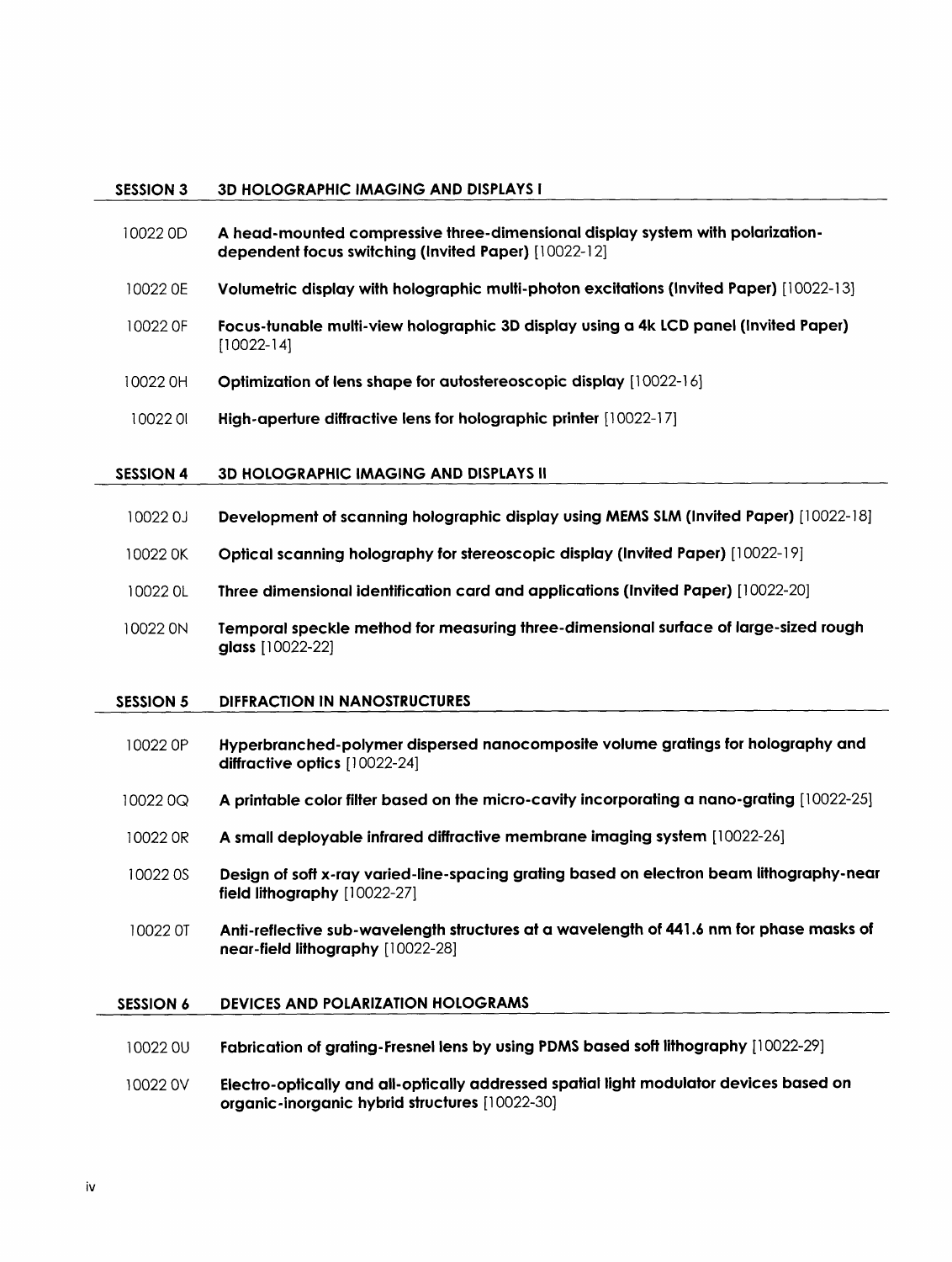#### 10022 0X Manipulation of full Poincaré beams on a hybrid Poincaré sphere [10022-32]

#### SESSION 7 OPTICAL METROLOGY

| 100220Z           | Interference pattern period measurement at picometer level (Invited Paper) [10022-34]                                 |
|-------------------|-----------------------------------------------------------------------------------------------------------------------|
|                   |                                                                                                                       |
| 10022 10          | Effect of optical surface flatness performance on spatial-light-modulator-based imaging<br>system [10022-35]          |
| 10022 11          | High-density grating pair for displacement measurement [10022-36]                                                     |
| 10022 12          | Image grating metrology using phase-stepping interferometry in scanning beam<br>interference lithography [10022-37]   |
| 10022 13          | Research on a grating interferometer with high optical subdivision based on quasi-Littrow<br>configuration [10022-38] |
| 10022 14          | Study of a grating interferometer with high optical subdivision technique [10022-39]                                  |
| <b>SESSION 8</b>  | <b>APPLICATIONS</b>                                                                                                   |
|                   |                                                                                                                       |
| 10022 15          | Design and analysis of highly efficient reflective 1×3 splitting grating with triangular<br>structure [10022-40]      |
| 1002216           | Imaging performance tests of diffractive optical system [10022-41]                                                    |
| 10022 17          | Diode laser array by spectral beam combing with a transmission grating [10022-42]                                     |
| 10022 18          | Facial skin color measurement based on camera colorimetric characterization [10022-43]                                |
| 10022 19          | Recent progress in holographic wavefront sensing [10022-45]                                                           |
| <b>SESSION 9</b>  | <b>COMPUTATIONAL HOLOGRAPHY I</b>                                                                                     |
| 10022 1D          | Zoomable three-dimensional computer-generated holographic display based on shifted<br>Fresnel diffraction [10022-49]  |
| 10022 1F          | Design of computer-generated hologram apertures with the Abbe transform [10022-51]                                    |
| 10022 1G          | Recent progress on fully analytic mesh based computer-generated holography<br>(Invited Paper) [10022-52]              |
| <b>SESSION 10</b> | <b>COMPUTATIONAL HOLOGRAPHY II</b>                                                                                    |
| 3000031           | the continuous and the book and a continuous and alternative<br>.<br>$\cdots$<br>$22 - 12 - 12 = 12$                  |

10022 1J Design and analysis of broadband diffractive optical element for achromatic focusing [10022-54]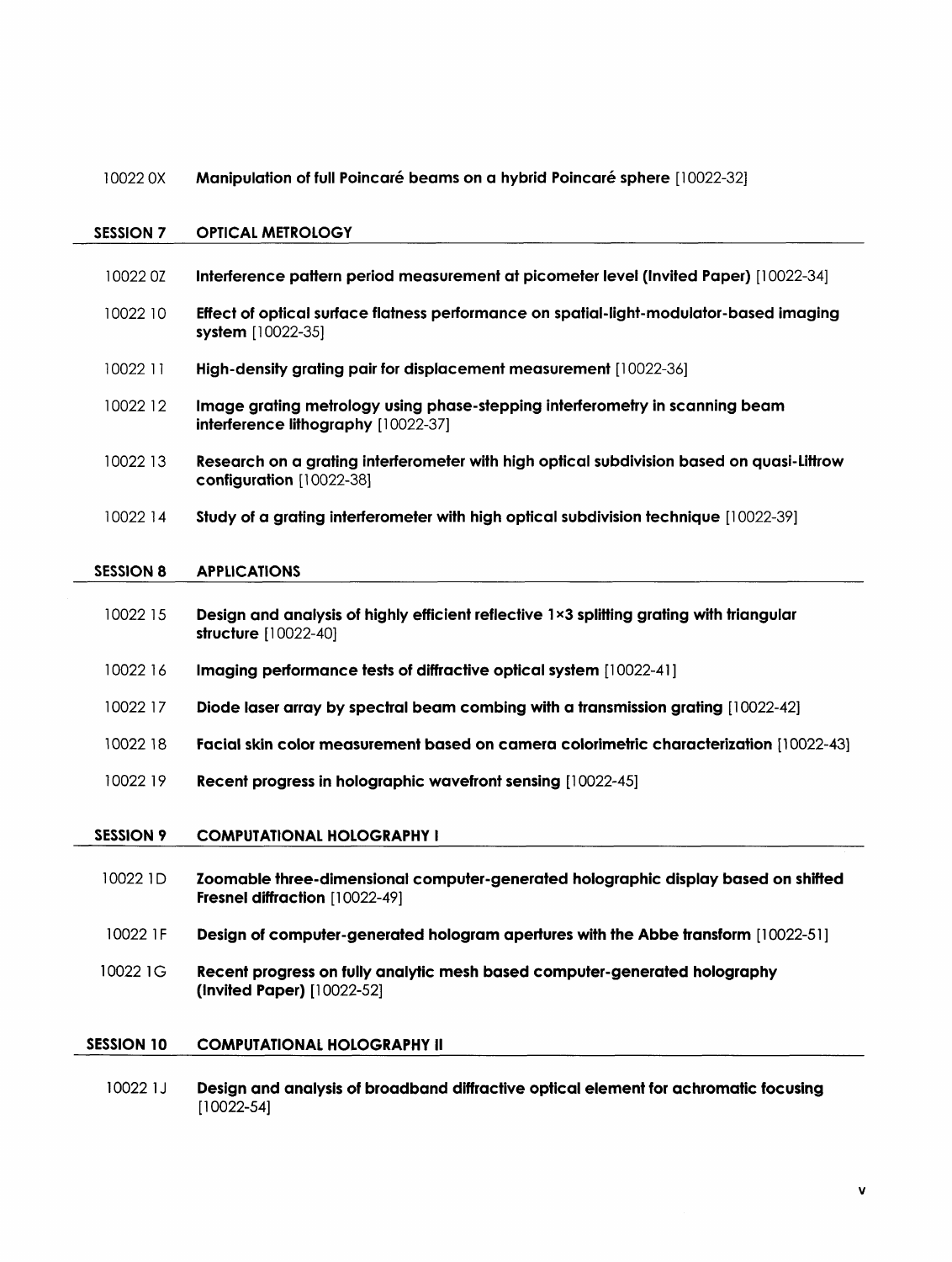#### POSTER SESSION

- 10022 1L Recording holographic memory device based on computer synthesis of Fourier holograms [10022-44]
- 10022 1M The influence of diffraction gratings relief distortion on diffraction efficiency during authentication security holograms [10022-47]
- 10022 1N Microsphere microscopic imaging with the coherent light [10022-57]
- 10022 10 Generation of speckle vortices by Archimedes' spiral micro-holes [10022-58]
- 10022 1P Design and numerical simulation of a silicon-based linear polarizer with double-layered metallic nano-gratings [10022-59]
- 10022 1Q Asymmetric propagation of electromagnetic waves through nanoscale spirals [10022-60]
- 10022 1R High resolution digital holography based on the point source scanning [10022-61 ]
- 10022 1S Experimental study of the method of recording color volume security holograms on different photosensitive materials on the base of the diffuser with a narrow indicatrix of laser radiation [10022-62]
- 10022 IT Realization of Fourier and Fresnel computer-generated holograpm based on MATLAB [10022-63]
- 10022 1U Improve the diffraction efficiency of the multilayer dielectric gratings [10022-64]
- 10022 1V Broadband plasmonic metasurface-enabled quarter waveplates with fence-type grating [10022-65]
- 10022 1W Virtual viewpoint generation for three-dimensional display based on the compressive light field [10022-67]
- 10022 1Y Characteristics of the autostereoscopic three-dimensional LED display based on diffractive optical elements sheet [10022-69]
- 10022 1Z Experiments of diffractive optical elements obtained by ion plasma etching for aiming and display devices [10022-70]
- 10022 20 Tunable nano-pattern generation and photolithography using hybrid Kretschmann and Otto structures [10022-71]
- 10022 <sup>22</sup> The measurement of flow rate of micro-fluid on-chip by digital holography [10022-73]
- 10022 <sup>23</sup> Real-time measurement of liquid concentration by digital holography [10022-74]
- 10022 24 Three-dimensional display based on integral imaging using light shaping diffusor [10022-75]
- 10022 <sup>25</sup> Generation and representation of vector vortex beams based on metasurfaces [10022-76]